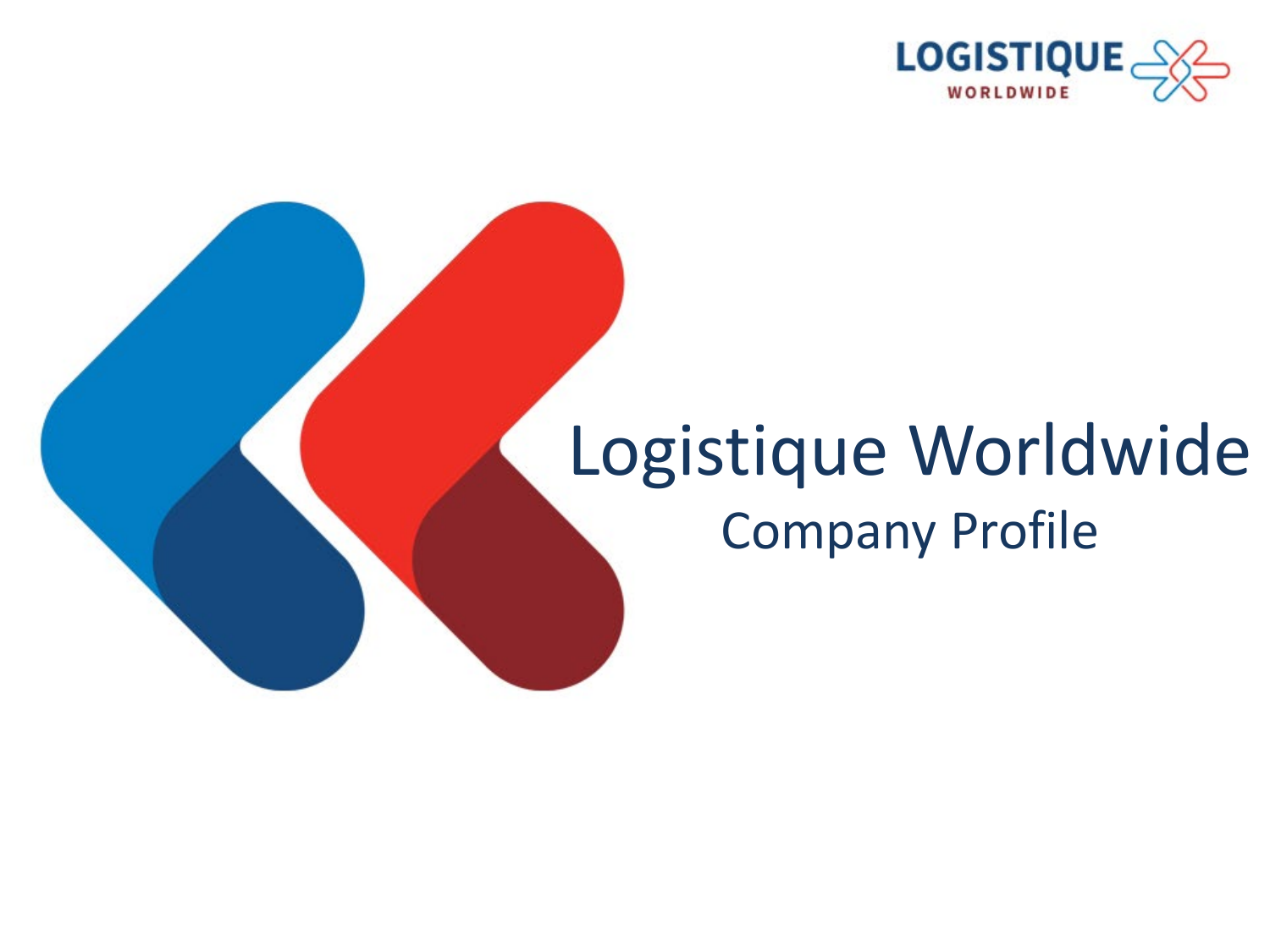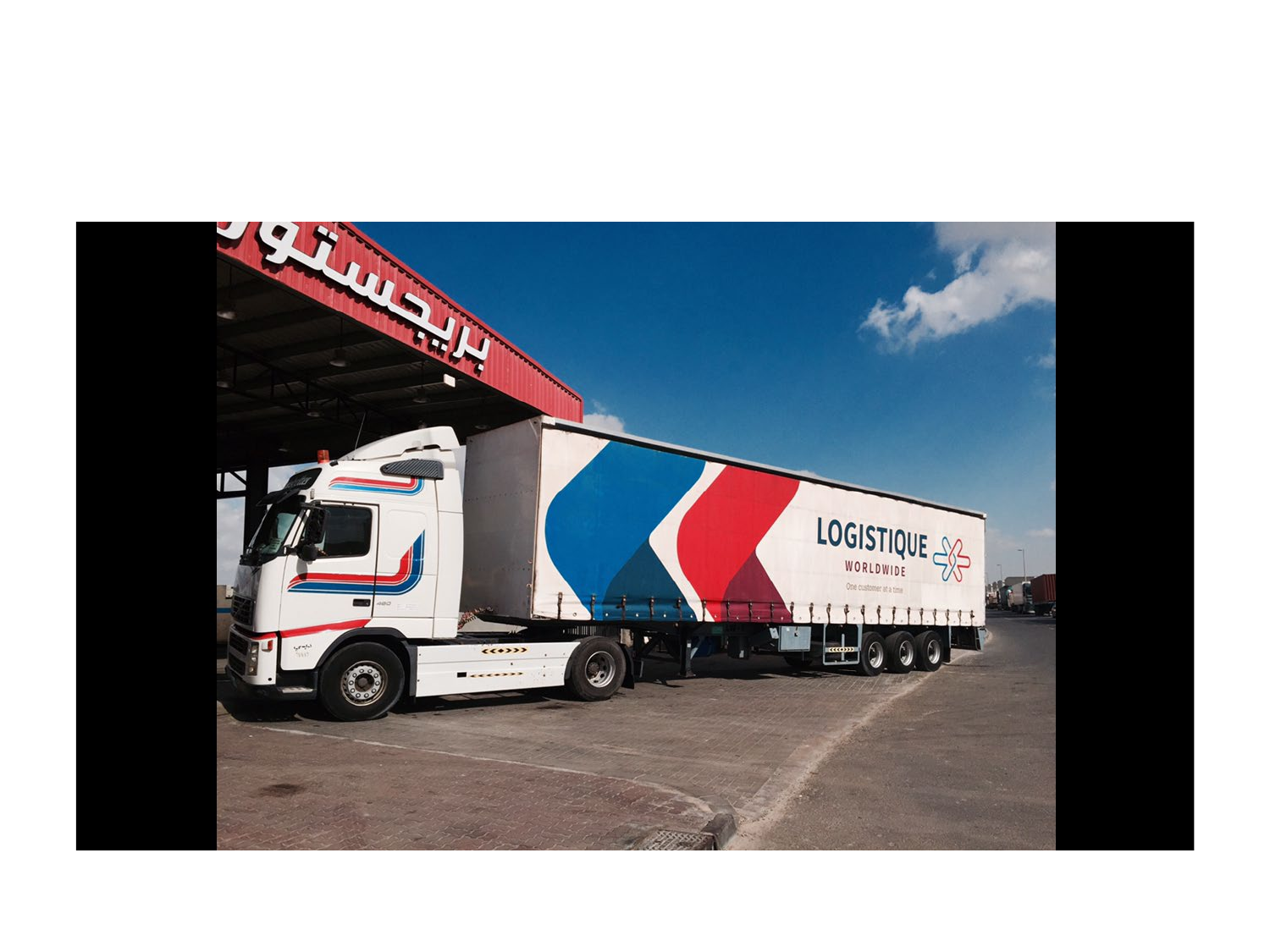# About the Company



- **Logistique Worldwide is a Dubai based Logistics company**
- **The company was established in 2013 in Dubai Investments Park** 
	- Office Location: Suite 602; Al Asmawi Building, Dubai Investment Park-1, Dubai, UAE
- **E** Currently the company's focus has been on providing dedicated and on demand haulier service within the GCC countries
- **Company is founded by Mr. G.B.Panicker, who is currently serving as the** managing director.
- **E** Company is currently fully financed by the Managing director with zero debt liabilities from any financial institutions

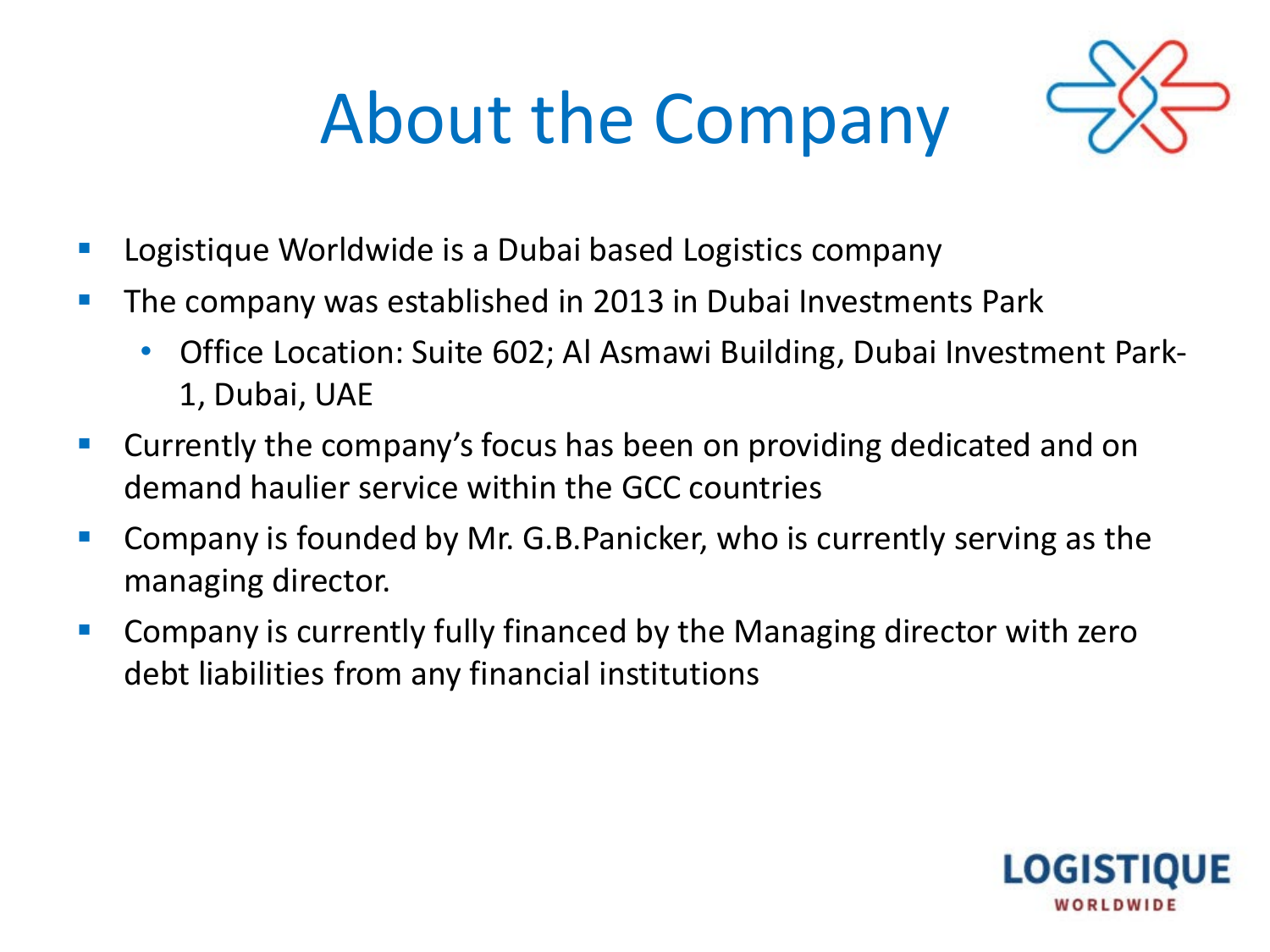# Vision

*" To be a premier logistics company in the UAE market by providing the high standard of service and be a trusted partner to our customers"*

### Mission

- *To provide customers with service that is dependable and high standard at all times*
- *To be receptive to customers needs in a professional and timely manner*
- *To recognize that our customers are our only assets for our continued success*

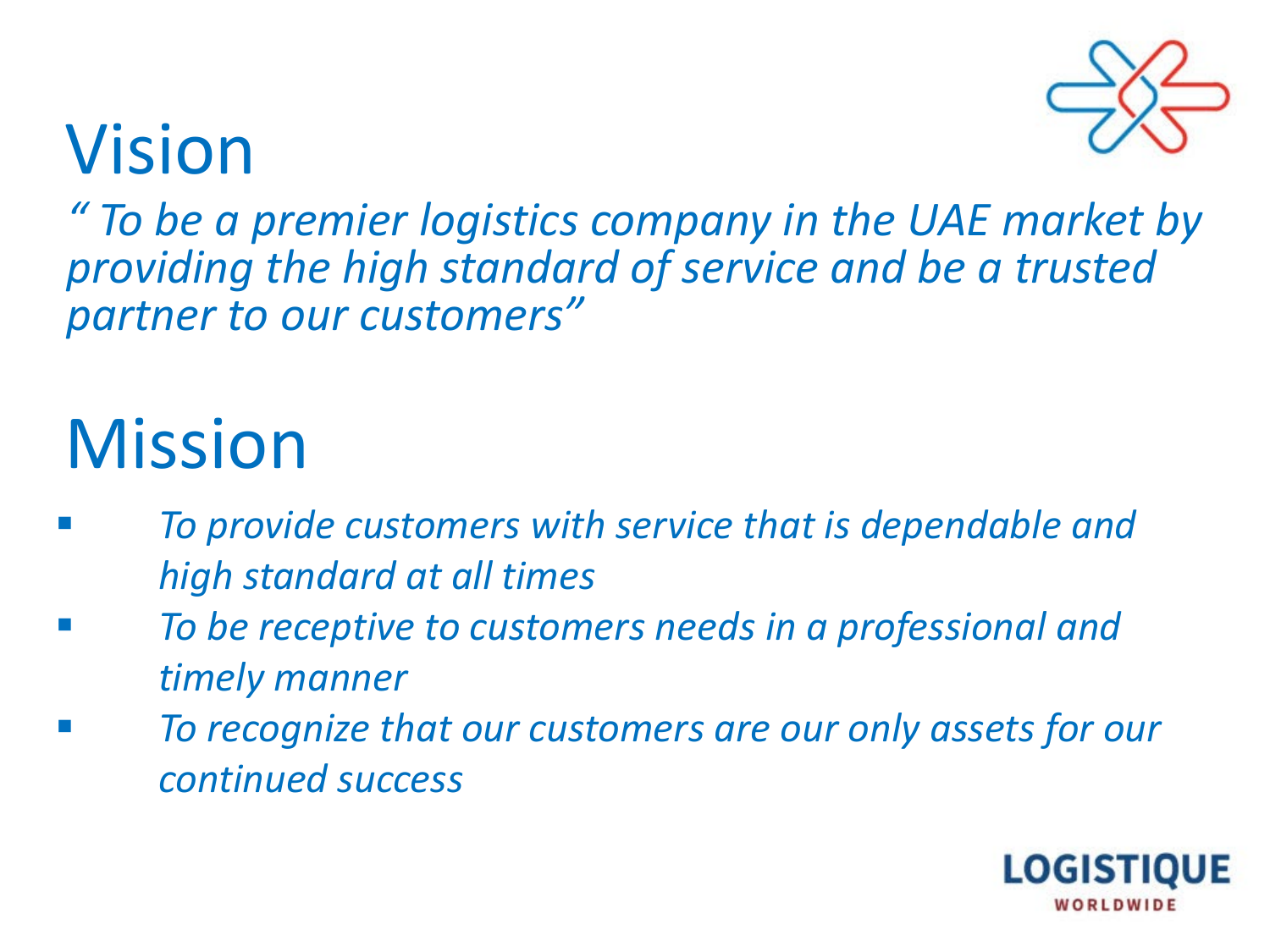

#### Current Company Assets

- **Physical establishments include:** 
	- 1173 square foot furnished office space in a premier office building in Dubai Investments Park
	- 8-individual staff accommodation in Jebel Ali Industrial City

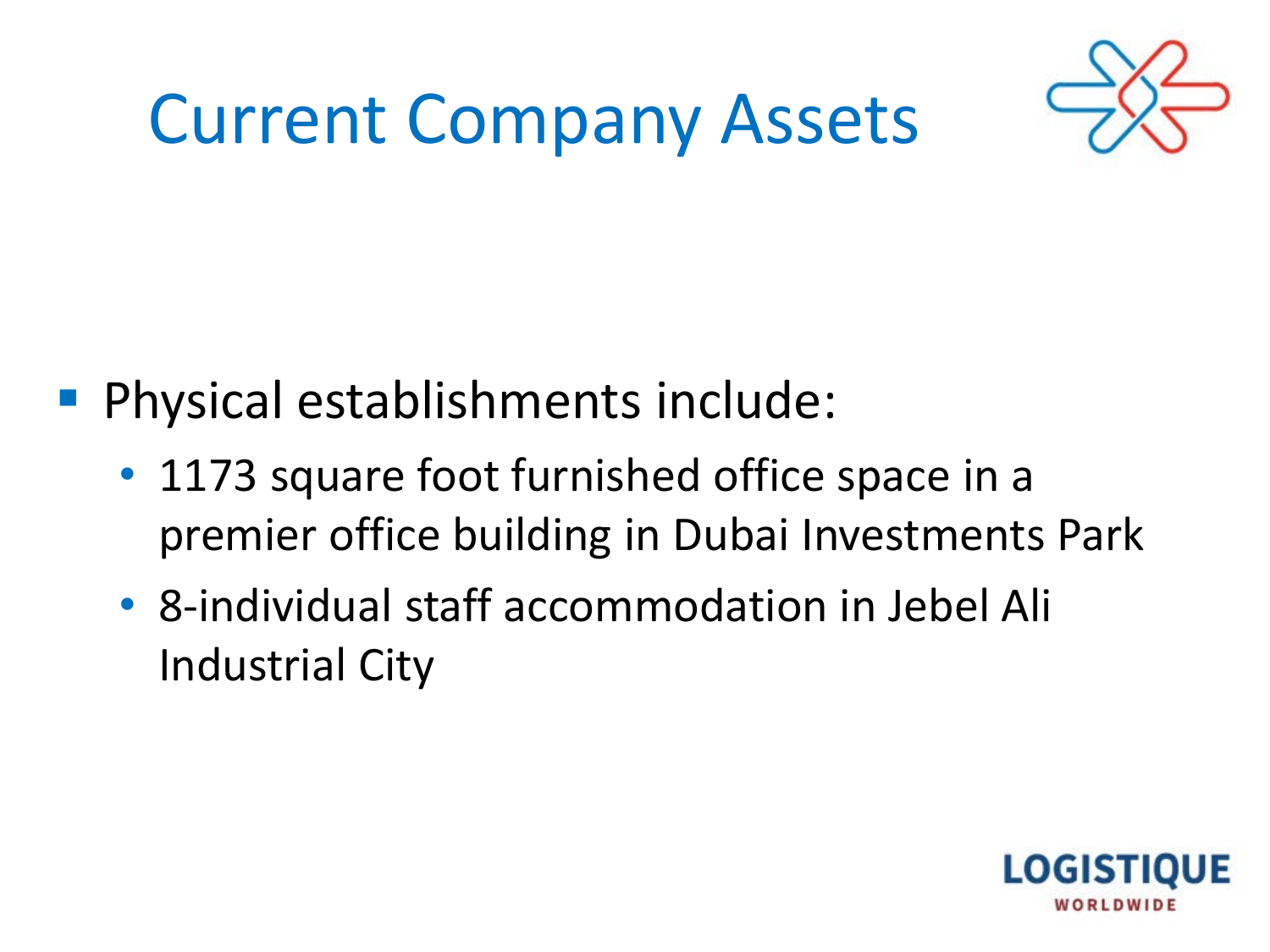#### Current Business Model



- **Dedicated long term haulier contracts – Low Risk, High Margin Business**
	- Currently Logistique Worldwide is on a 3 year contract with a large multinational company in Jebel Ali Free Zone
	- This model allows for guaranteed dedicated charges plus per kilometer charges
	- Logistique is currently serving within UAE and Oman for this customer using customized side curtain trailers
- **Preferred haulier service supplier – Medium Risk, High Margin Business**
	- Logistique Worldwide is currently the preferred haulier service supplier for 2 multinational companies
	- Current services provided include container movement and flat bed trailer service
- **On demand haulier service – Low Risk, Low Margin Business**
	- Logistique Worldwide also has a network of outside haulier suppliers that can be used to meet the demand of customers
	- Although this is a low margin business, it serves as supplementary model to serve the low market demand situations